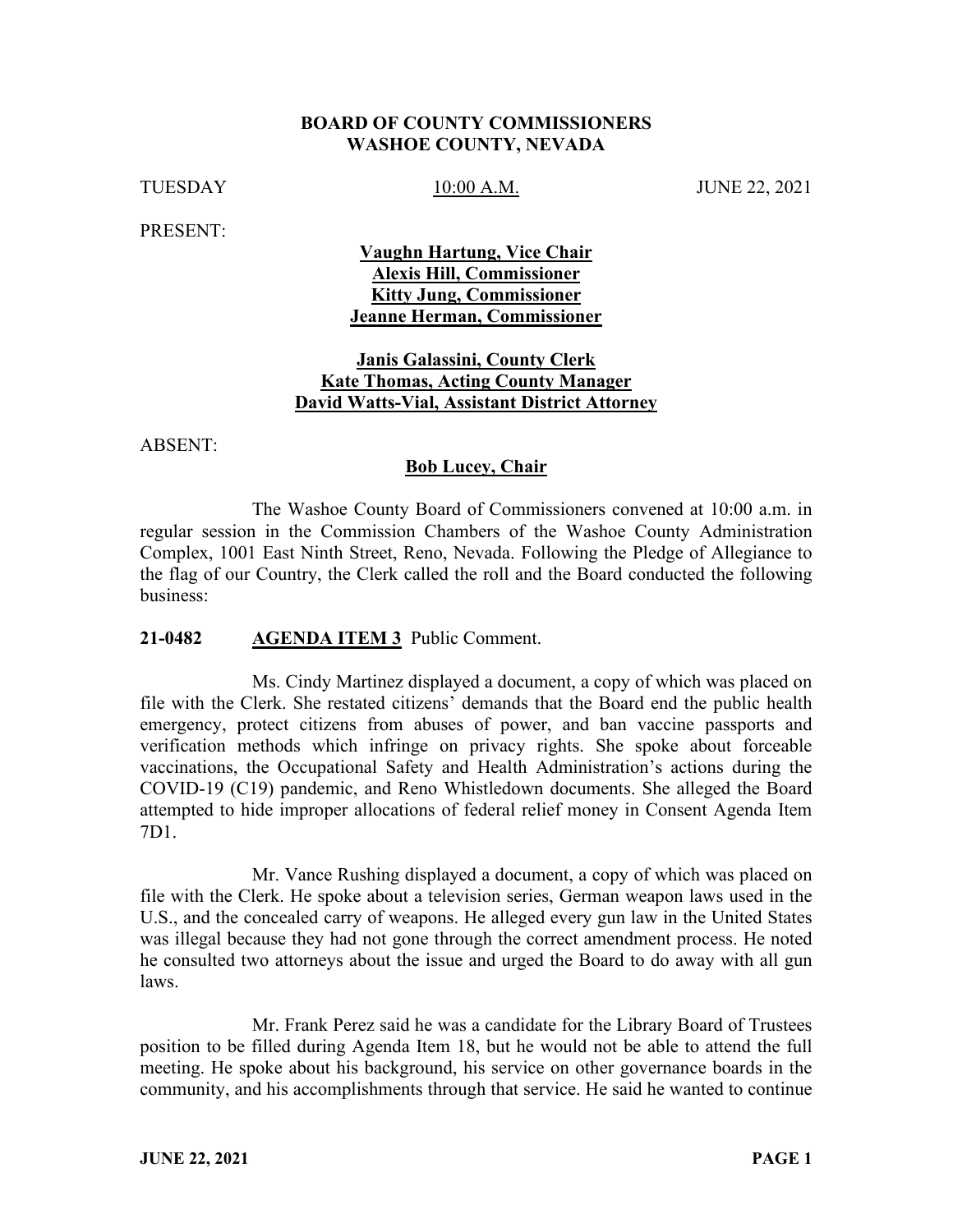doing great work for the libraries and build them to be efficient and resourceful for everyone in the community.

Ms. Melanie Sutton asked the Board to end the public health emergency. She mentioned Florida courts had ruled it unconstitutional to force people to wear masks, be forcibly vaccinated, or require vaccine passports. She asserted the C19 vaccine was not a vaccine as it had not been approved by the Food and Drug Administration (FDA); it was an experimental drug, and the FDA would never have approved the shot as a vaccine. She stated she was not an antivaxxer and spoke about C19 treatments.

Ms. Tracey Thomas read a passage from the Bible. She expressed concern about Agenda Item 5, stating she believed the spirit of sound mind was absent in Nevada Revised Statute 122.061. She asked when marriage licenses became a critical need for residents of Washoe County. She compared the hours of the Department of Motor Vehicles (DMV) and the Washoe County Health District to those of the Clerk's Office. She opined the Clerk's Office hours should be adjusted to mirror those of the DMV because she believed anything more was unnecessary.

Ms. Katherine Snedigar disputed her status as a person. She opined the Board had not been working for the people. She spoke about a situation involving County Assessor Mike Clark and Assistant County Manager Kate Thomas. She believed C19 was not a pandemic, but a lie devised to allow for closed-door meetings. She admitted to not having a valid registration for her vehicle and to disregarding speed limits.

Ms. Nicol Herris thanked the Board for keeping public comment at the beginning the meeting, noting the Washoe County School District Board had considered moving public comment to the end of their meetings. She asked the Board to increase resources for the Registrar of Voters (ROV) because the County needed to instill trust in its citizens. She wanted to know what the Board would do to make improvements, believing it would require a joint effort between the Board, the ROV, and the citizens.

Mr. James M. Benthin supported Ms. Sutton's statement asking the Board to end the public health emergency. He noted there were more deaths from heart disease and cancer than C19 during the prior year. He believed C19 had been politicized. He asked why medications that clearly worked to treat C19 were not used, stating the issue needed to be discussed.

County Clerk Jan Galassini advised the Board she received emailed public comments from Mr. Doug Flaherty and Ms. Janet Butcher, which she placed on the record.

**21-0483 AGENDA ITEM 4** Recommendation to accept a budget presentation by Holly Gatzke of the University of Nevada, Cooperative Extension, and approval and adoption pursuant to NRS 549.020 of the FY22 budget in the amount of \$1,764,305 plus an additional \$807,877 for addressing building costs and outdoor programming area establishment for a total FY 22 budget of \$2,572,182 for continued educational, research, outreach and service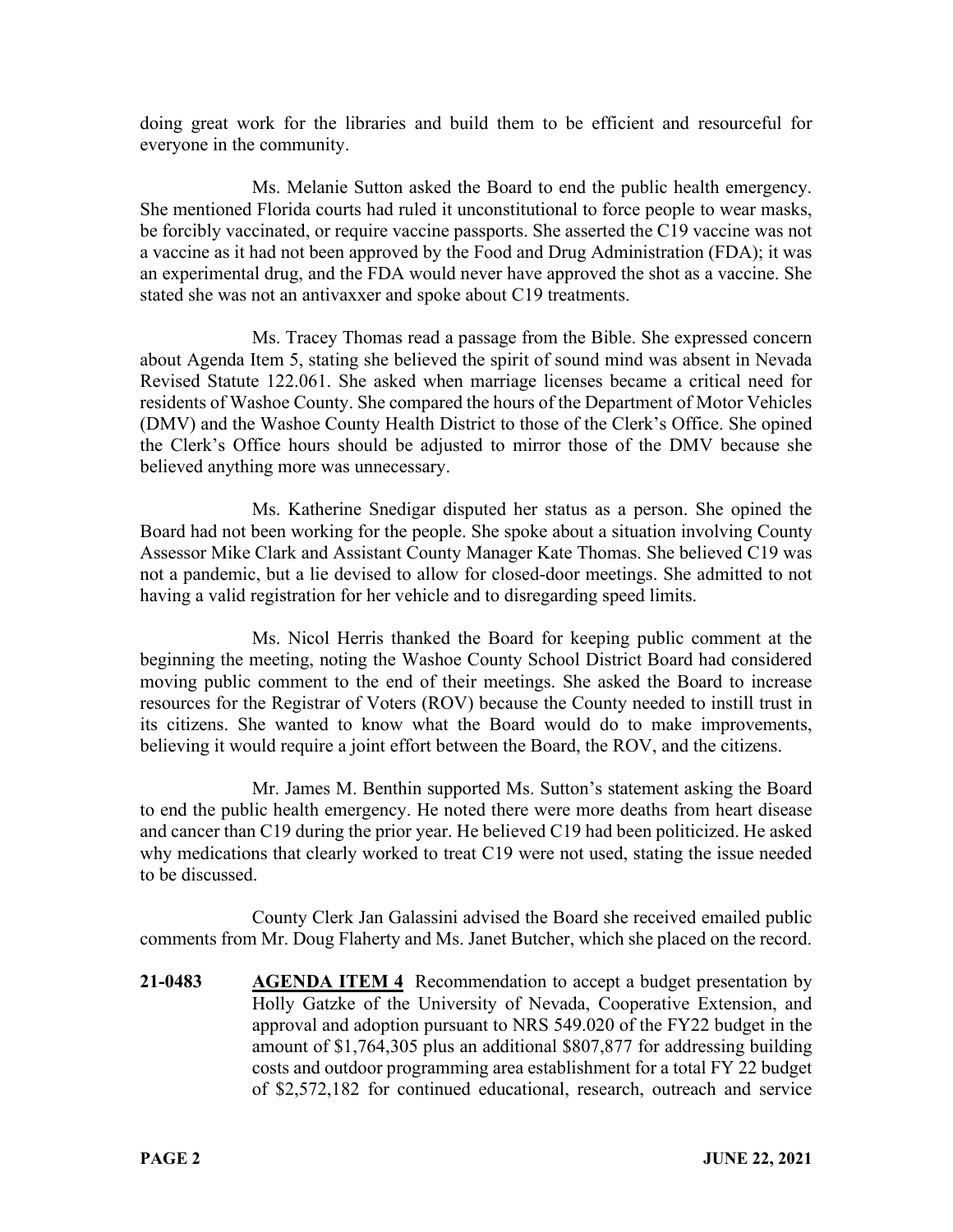programs pertaining to agriculture, community development, health and nutrition, horticulture, personal and family development, and natural resources in the rural and urban communities in the State of Nevada. Manager's Office. (All Commission Districts.)

Holly Gatzke, Northern Area Director for the Washoe County University of Nevada Cooperative Extension (UNCE), referred to the budget memorandum submitted to the Board. She outlined the projected revenue for Fiscal Year (FY) 2022, FY 2021, and the revenue for FY 2020. She reviewed the UNCE budget in section B of the memorandum. She noted COVID-19 (C19) caused some delays in spending but the various programs were up and running once again. She said she would provide details on UNCE programming in a future presentation. She stated the operating expenses were low because UNCE owned the building and they relied on the University of Nevada, Reno to perform maintenance.

Ms. Gatzke reported the contingency fund of \$1.45 million included \$687,000 in obligated costs which had to be set aside. Some of those funds would be used to purchase new computers, but most of the money would be used to develop the new unsheltered persons program and homeless program. She introduced Mr. Jose Gomez, who had recently been hired to be UNCE's direct contact with the County. She said Mr. Gomez had an extensive background working with disadvantaged youth and had already been introduced to Human Services Agency Director Amber Howell and Senior Management Analyst Dana Searcy so he could become familiar with the community. She believed UNCE's portion of the programs would be to teach life skills. She said Mr. Gomez would determine what life skills were needed. She noted that literacy, youth, and horticulture experts were available, but other types of experts could be found as needed. She expected much of the increased tax base funding would go directly to building the program.

Ms. Gatzke said the other high cost on the budget included an outdoor teaching area to be located at the main station on McCarran Boulevard. She said the price for the project kept increasing because the cost of construction was increasing. The teaching area would include a shelter, such as a shed, and some storage facilities that could be used for 4-H activities, after-school programs, and the master gardener program.

Vice Chair Hartung mentioned the University of Nevada, Reno started as a land-grant university. He expressed appreciation for how UNCE programming had been transformed.

Commissioner Hill thanked Ms. Gatzke for working with the County's team on the homeless education program. She said the community really wanted efforts to empower homeless individuals, so she was excited to see the UNCE life skills programs. She looked forward to seeing the outcomes of those programs.

Commissioner Herman thanked Ms. Gatzke for UNCE's wonderful programming. She said she enjoyed observing children working with animals as well as on their projects.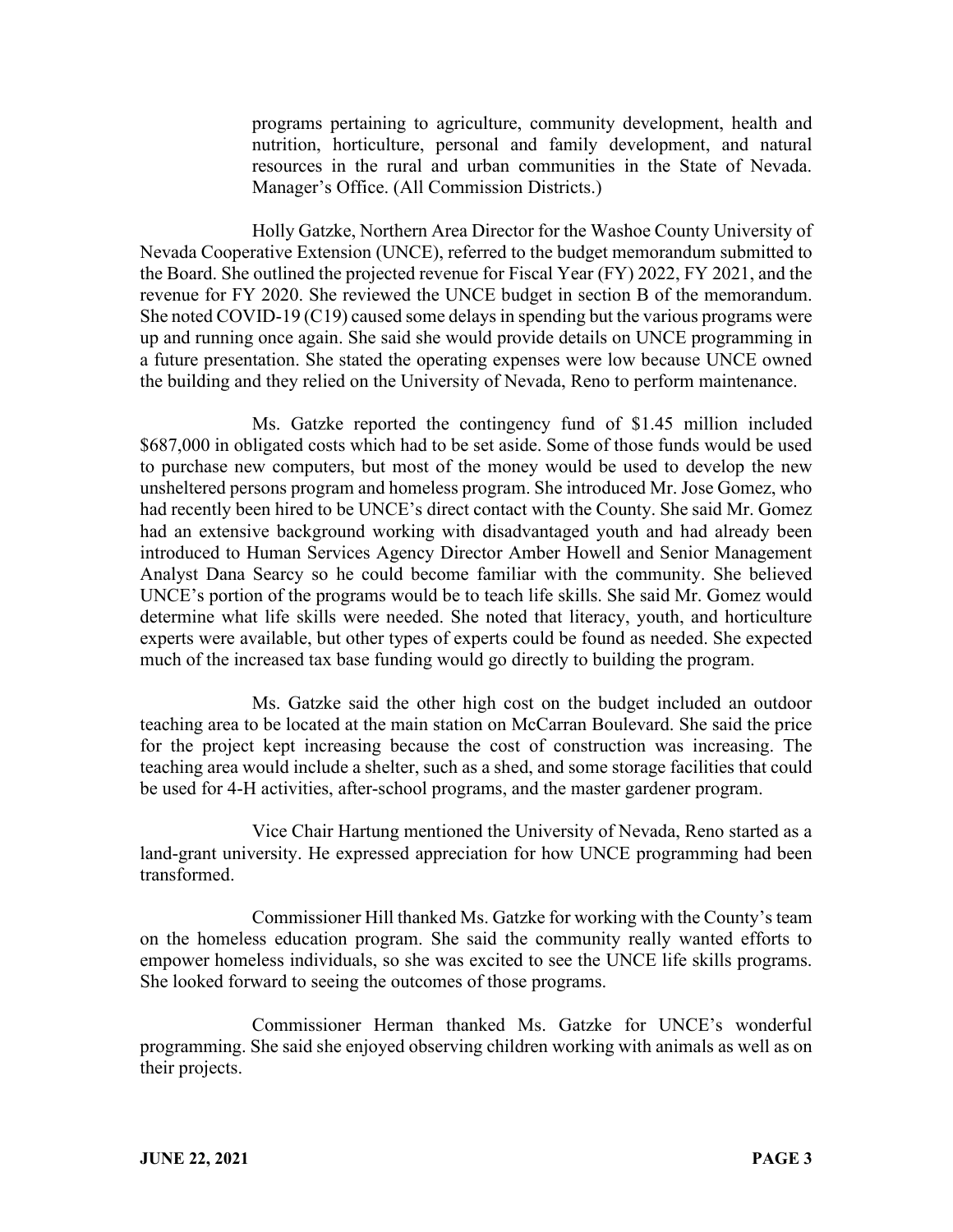Assistant District Attorney David Watts-Vial noted this item required a motion and an opportunity for public comment. There was no response to the call for public comment.

On motion by Commissioner Hill, seconded by Commissioner Jung, which motion duly carried on a 4-0 vote with Chair Lucey absent, it was ordered that Agenda Item 4 be accepted.

**21-0484 AGENDA ITEM 5** Presentation and recommendation to approve a plan to change the current Clerk's Office hours pursuant to NRS 122.061(3), effective July 1, 2021, to require the Clerk's Office to remain open from 8am to 8pm on all days including weekends and open 8am to 4pm on all holidays described in NRS 236.015. Clerk. (All Commission Districts.)

County Clerk Jan Galassini conducted a PowerPoint presentation, a copy of which was placed on file with the Clerk. She reviewed slides with the following titles: Review of NRS 122.061 And Operating Hours; History of Marriage License Sales; Washoe vs. Clark County; Current Hours; Licenses Issued by Day of Week; Percent of Licenses Issued; Trendline of Licenses; Holiday Marriage Licenses; Local vs Non-local; Who's Doing Washoe Weddings; Authorized Marriage Officiants; and In a Nutshell.

Ms. Galassini recommended changing the office hours of the Clerk's Office (CO) to reflect demographics and trends. The hours would be 8:00 a.m. to 8:00 p.m. every day of the year, except on holidays, where hours would be from 8:00 a.m. to 4:00 p.m. She said the presentation would address the issuance of marriage licenses only because Nevada Revised Statute (NRS) required the CO to only be open 40 hours a week to perform its other functions.

Ms. Galassini displayed a graph of marriage license sales which highlighted significant events, economics, and other circumstances that impacted the issuance of licenses. She noted Washoe County issued more licenses than Clark County until 1954, but today Clark County issued 10 times as many licenses as Washoe County. She said NRS 122.061.5, which allowed chapels to issue licenses if the CO was not open, had been repealed during the prior legislative session. As a result, she assessed the potential for cost savings by considering the CO's hours. Only 13 percent of business occurred after 8:00 p.m. and only 2.2 percent of those couples were married the same day. By analyzing the data, she thought it seemed feasible to reduce the CO's hours. She mentioned the number of licenses sold after 8:00 p.m. had declined steadily since 2016. She indicated an average of 20 license per day were issued on holidays, 10 percent of which were issued after 8:00 p.m.; only two percent of those couples were married the same day. She reported a decline in the percentage of non-local couples acquiring marriage licenses. She said the fastest growing trend had been for independent officiants to perform weddings. She summarized reducing the CO's hours of operation would result in a cost savings to the County while still serving the public. The cost savings would come from reduced wages due to shift differential, holiday, and holiday compensatory pays. She noted there would also be security and facilities costs to consider, as well as the safety and security of staff.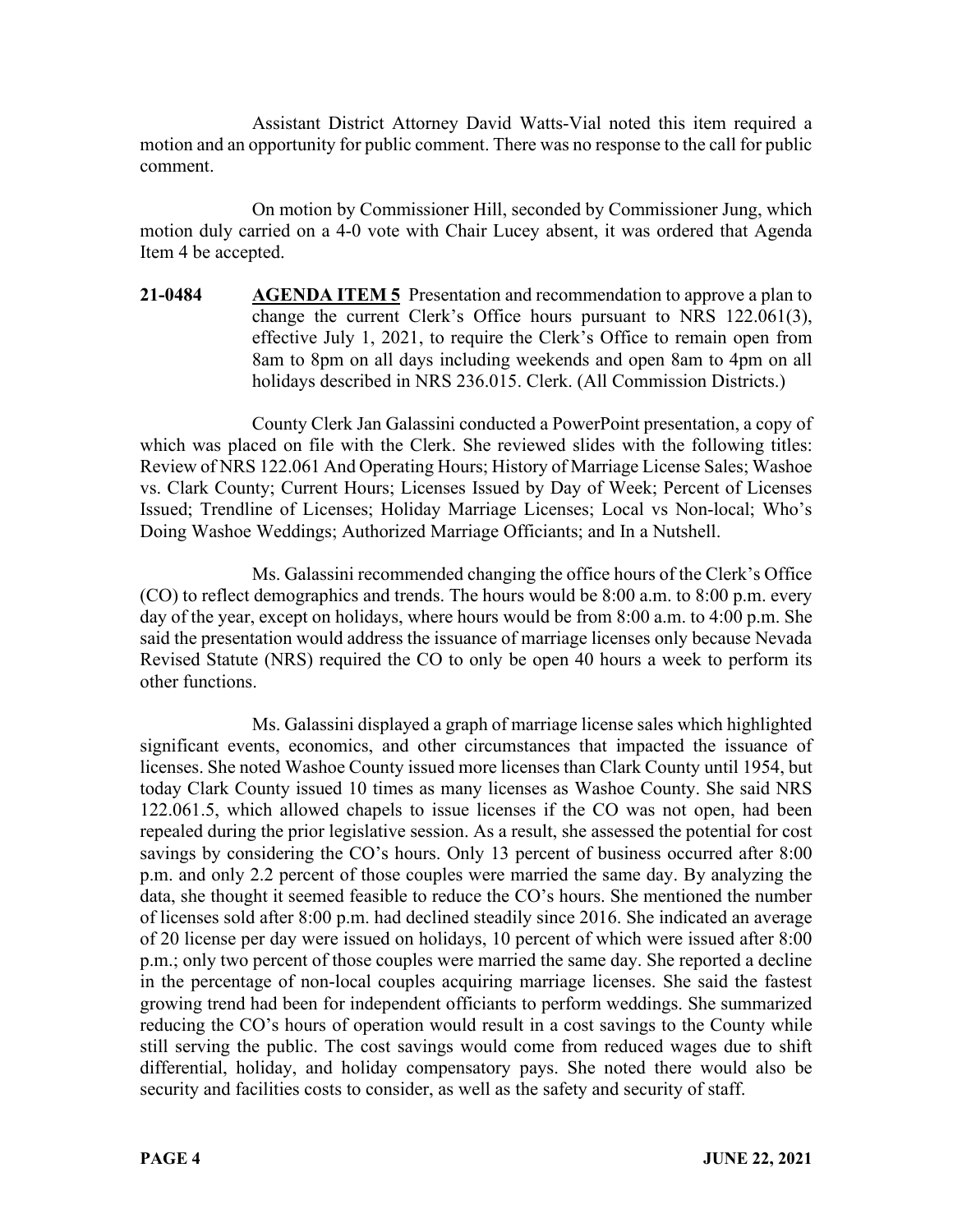On the call for public comment, Ms. Jan Dusseldorf was called, but Ms. Ginger Hudson spoke in her place because Ms. Dusseldorf was hearing impaired. Ms. Hudson said she worked at Antique Angel Wedding Chapel, one of the two remaining wedding chapels in Reno. She noted COVID-19 (C19) had limited guests, and the location of the chapel was unfortunate. She said the homeless population detracted from the area between 2nd Street and the river, and downtown events excluded those two blocks, which created additional challenges for the chapels.

Ms. Kathleen Marino said she represented Arch of Reno Wedding Chapel. She read an email, a copy of which was placed on the record, in which she spoke about the weddings performed in the County, the contributions chapels made to local tourism, and the backlog of marriages licenses and marriages due to the C19 pandemic. She reported a slight increase in the issuance of marriage licenses during the first quarter of 2020. She mentioned the impact of past legislation on the marriage industry and local tourism.

Ms. Patricia Simpson, a Board Member of the Arch of Reno Corporation, read the remainder of Ms. Marino's email. She spoke about being notified when the Nevada Association of County Clerks and Elected Officials submitted a bill to the Legislature and about the proposed change to the CO's hours of operation. She mentioned the upcoming increase to the cost of marriage licenses. She believed the CO's hours of operation should coincide with those of the chapels.

Commissioner Hill asked for clarification about the CO's current hours of operation. Ms. Galassini replied the hours set by NRS were from 8:00 a.m. until midnight every day of the year. Commissioner Hill asked about the percentage of licenses issues after 8:00 p.m. Ms. Galassini reiterated only 13 percent of licenses were issued after 8:00 p.m., so 87 percent of business was conducted before then.

Vice Chair Hartung expressed uncertainty about the change in the CO's hours. He noted the Clerk was an elected official and it was her office to run. He asked the Board for direction.

Commissioner Hill expressed concern about the staffing issues outlined in the staff report, including a lack of flexibility and having to fulfill those additional hours. She pondered whether the issue would necessitate a future budget item to discuss increasing CO staff. She thought reducing the hours of operation appeared to be a healthy way to address the issue at present.

Commissioner Jung stated her support of the Clerk's recommendation, in part because she believed the CO should be run as the Clerk saw fit. With the extra time, the Commissioner requested more support from CO staff for meetings held in Chambers. She noted other boards were not as familiar with the technology used in Chambers, so extra assistance from the CO would be helpful. She stated current employee retention issues were the second reason for her approval. She noted the largest wholesale quitting of employees in America's history had occurred during the prior month, so the efforts of department heads to retain employees and keep them invested in their jobs were important. She noted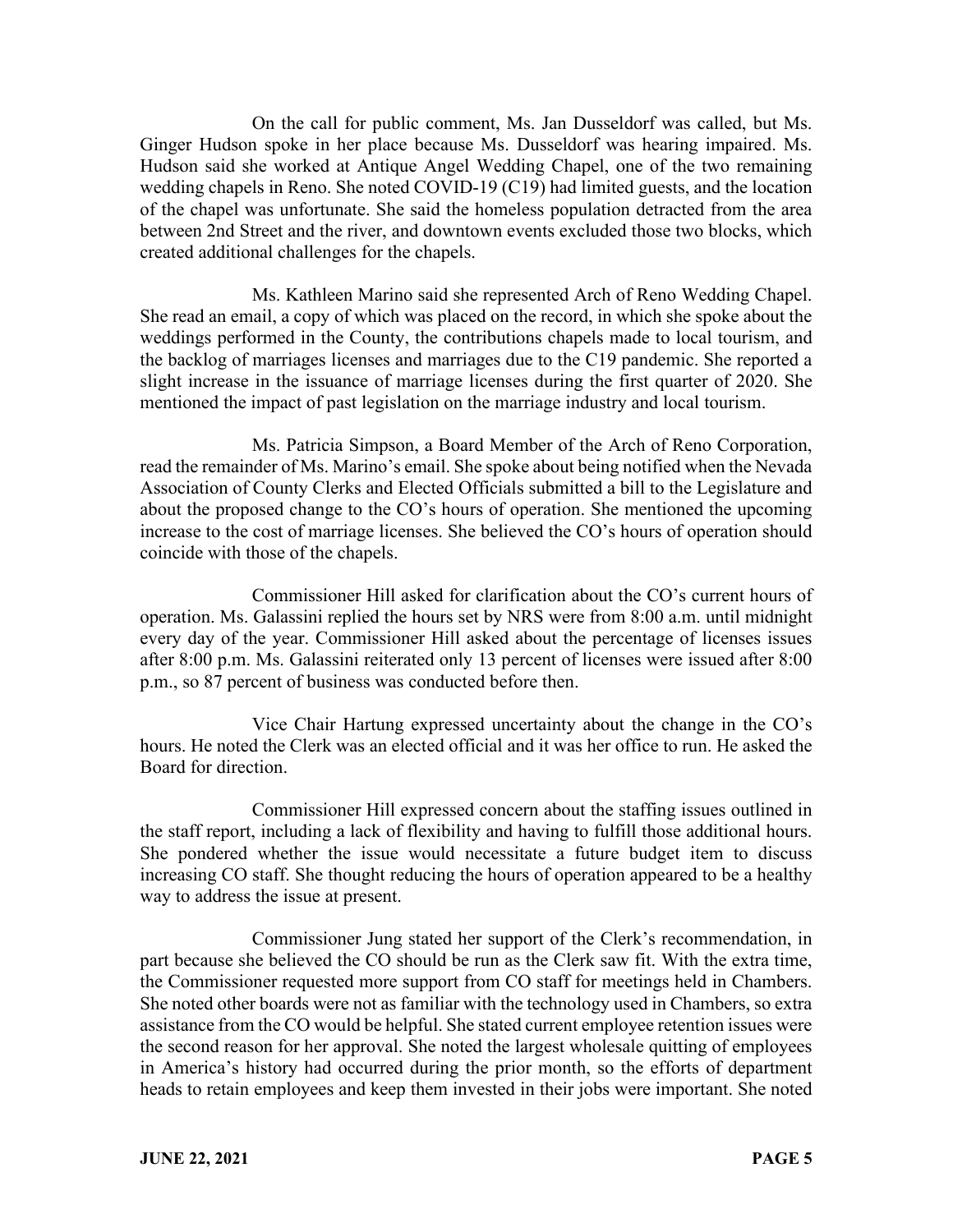grant funding and Coronavirus Aid, Relief, and Economic Security Act recovery funds were one-time funds, so staff creativity would be needed to keep the County staffed. She believed Ms. Galassini was fulfilling the NRS requirements.

Commissioner Jung moved to approve the plan proposed by the appointed Clerk. Assistant District Attorney David Watts-Vial said Commissioner Jung had essentially made the recommended motion of accepting the presentation and approving the recommendation. Commissioner Hill seconded the motion.

Vice Chair Hartung agreed with Commissioner Jung's statement about the Clerk determining how the CO was run. He noted Ms. Galassini had the same powers as an elected official even though she had been appointed to the position of Clerk.

Commissioner Jung referred to a comment made by Vice Chair Hartung several weeks prior, in which he said the Board did not tell firefighters how to fight fires. She agreed with the sentiment and stated the Clerk did not tell the Commissioners how to make policy and the Commissioners would not tell the Clerk how to run her office. She reiterated her request for the CO to provide more support and cooperation for all meetings held in Chambers.

On motion by Commissioner Jung, seconded by Commissioner Hill, which motion duly carried on a 4-0 vote with Chair Lucey absent, it was ordered that Agenda Item 5 be approved.

# **21-0485 AGENDA ITEM 6** Announcements/Reports.

Commissioner Hill mentioned she would participate in a question-andanswer session about topics for Incline Village and Crystal Bay (IVCB) on Thursday, June 24 at 6:00 p.m. She said the issues regarding the lake affected everyone, not just residents of IVCB. She said the Zoom meeting link had been posted online but residents could email Washoe311 for additional information. She mentioned questions could be submitted before the meeting to be heard live during it, and all questions and answers would be posted online after the meeting.

Commissioner Herman reiterated her previous request for a resolution to end the public health emergency. She expressed concern about the courts being closed to the public. She suggested having District Court Judge Scott Freeman provide a presentation to the Board with an explanation of court closures.

Vice Chair Hartung concurred with Commissioner Herman's statement about the health emergency. He said he had discussed the Board's role in the proclamation with County Manager Eric Brown and would discuss the issue when Mr. Brown returned from vacation.

Vice Chair Hartung requested an agenda item to discuss nonconforming parcels within area plans. He mentioned a Spanish Spring resident with a 63-acre parcel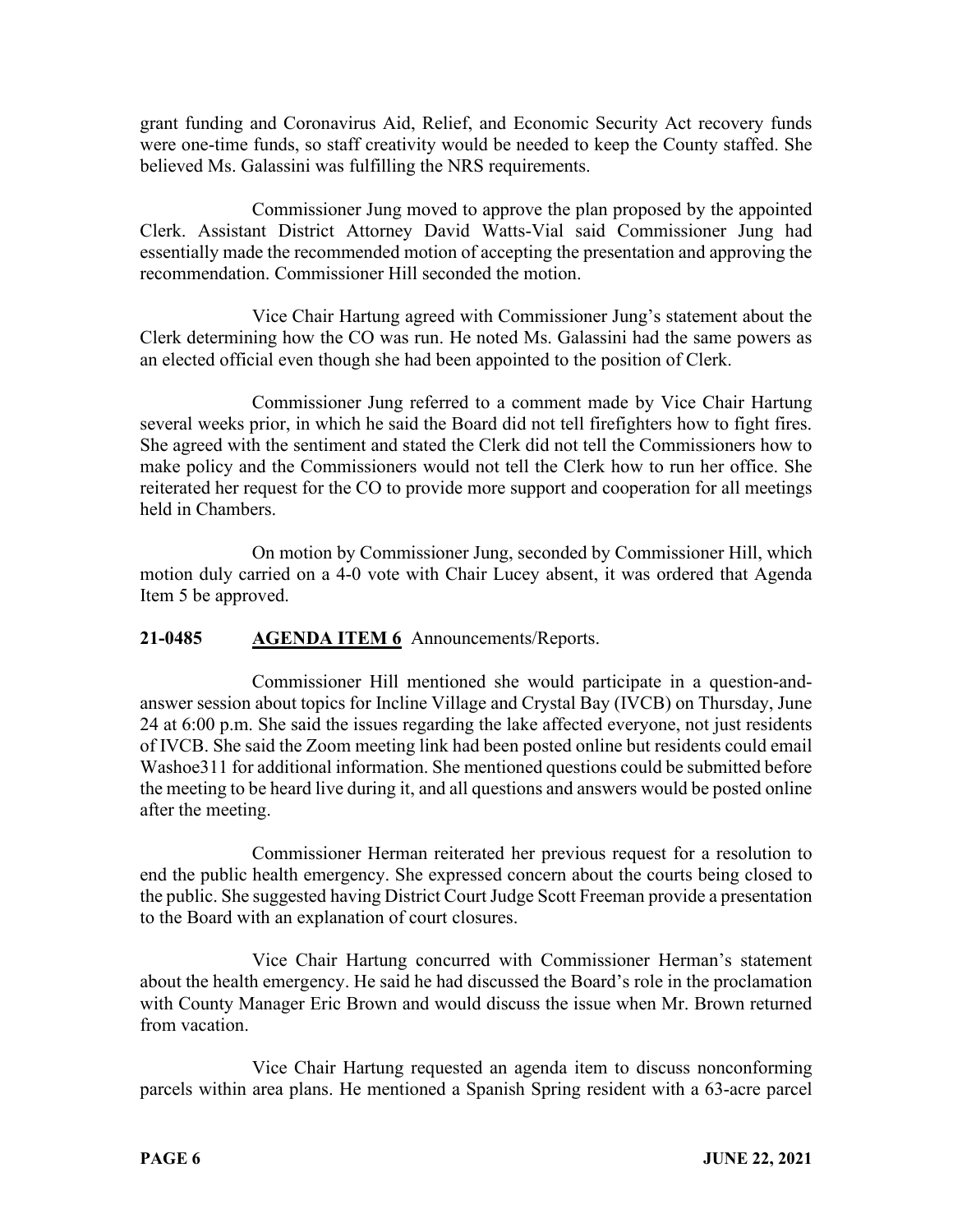had tried to divide the parcel into two 31.5-acre parcels but was unable to do so because parcels had to be a minimum of 40 acres to conform with general rural zoning. He expressed consternation because there were extant 10, 20, and 30-acre parcels in the area that were zoned general rural and were therefore nonconforming. He said there were nonconforming parcels in every district, so the issue did not make sense to him. He hoped to discuss a method to address all existing nonconforming parcels rather than having to review every area plan to make a determination on those parcels.

Commissioner Jung agreed with Vice Chair Hartung's statement about area plans and conformance. She mentioned there were similar nonconformance issues in her district, which she asserted demonstrated that the County's development code was old and not reactive to the actual land use practices in the valley. She wanted a countywide solution. She asked staff to send the Commissioners an email explaining whether area plans were required by law and, if they were not required, why they were used. Anytime someone wanted to do something with their parcel, she said, an area plan indicated there would be open space, but area plans were not legally binding. She stated owners had the right to do many things with their property. The people who created area plans were very invested but then they found out area plans did not mean anything, creating unnecessary distrust and anger. She believed it was not clear to anyone whether area plans were binding. She specifically wanted to know whether Washoe County area plans, character maps, and character statements meant anything when it came to development. She wanted to see how to proceed and stop promising people something that could not be legally enforced.

Commissioner Jung mentioned she noticed the garbage cans at the Regional Transportation Commission (RTC) bus stops near the rodeo grounds were overflowing with garbage. She believed the issue of an increase of refuse was predictable and preventable whenever the County hosted events that attracted tourists. She noted the degradation of neighborhoods was one reason constituents became upset about the rodeo and other events. She said she had notified Assistant to the County Manager Elizabeth Jourdin about the issue, but she thought the RTC needed to be notified as well. She wanted to prevent giving an untoward impression of the community.

Vice Chair Hartung said he would make a call to the RTC directly after the meeting to ask that the garbage cans be emptied. He offered to discuss the history of character management statements and area plans with Commissioner Jung after the meeting. He noted he had been a part of the Spanish Springs Citizen Advisory Board when that area plan was developed, so he had an idea how those things evolved because many communities wanted their own character.

Assistant County Manager Kate Thomas announced a documentary about homelessness had been produced in a coordinated effort with Washoe County and the Cities of Reno and Sparks through the Regional Information Center. The 24-minute documentary produced by SoSu TV would premiere on June 22 at 4:00 p.m. on Facebook Live. She said the film explored the programs that targeted some of the causes of homelessness and the temporary housing established to address the acute need for shelter in the region.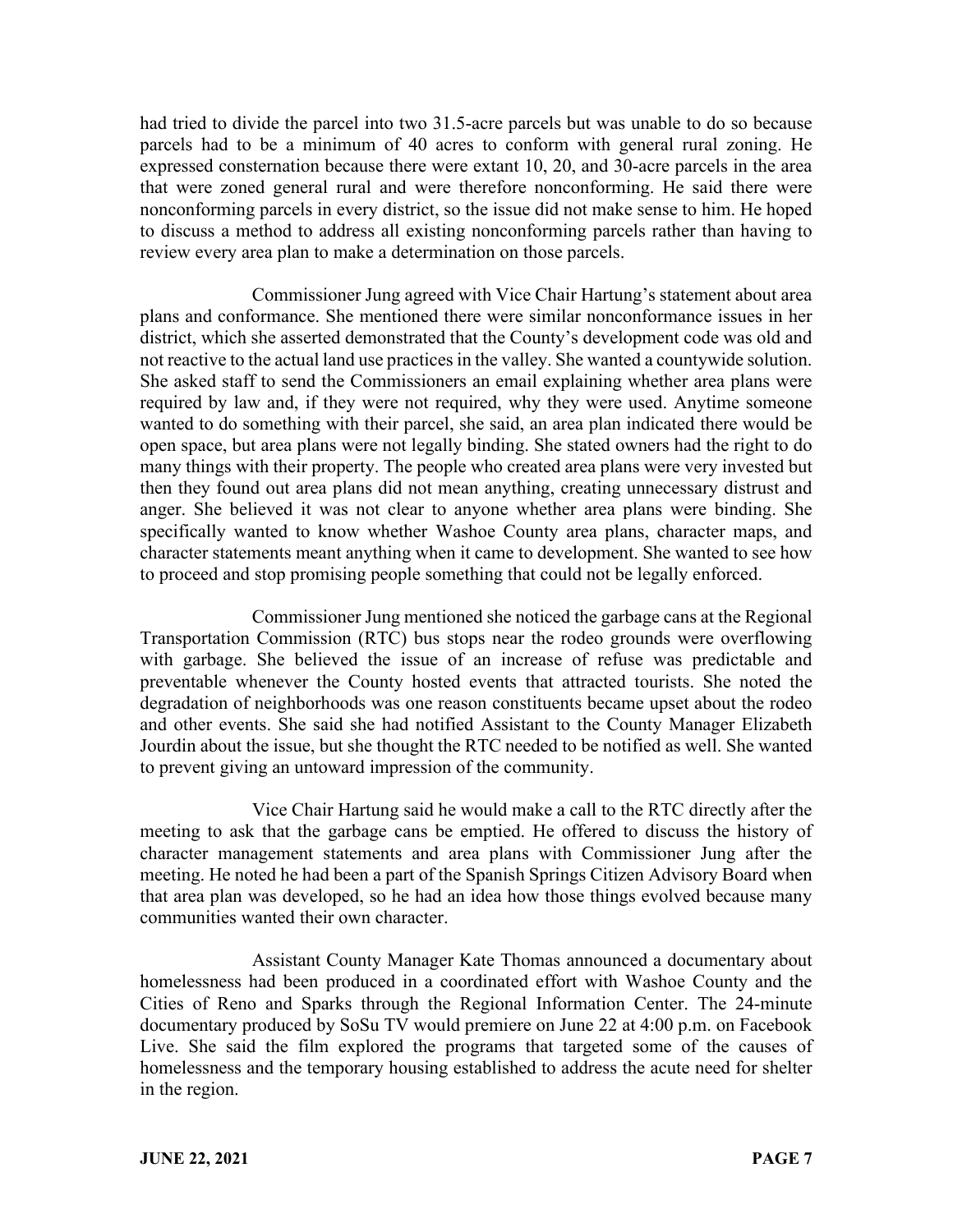# **CONSENT AGENDA ITEMS** – **7A1 THROUGH 7L1**

- **21-0486 7A1** Approval of minutes for the Board of County Commissioners' regular meetings of May 18, 2021 and May 25, 2021. Clerk. (All Commission Districts.)
- **21-0487 7B1** Recommendation to 1) approve roll change requests, pursuant to NRS 361.765 and/or NRS 361.768, for errors discovered on the 2016/2017, 2017/2018, 2018/2019, 2019/2020 and 2020/2021 secured and unsecured tax rolls 2) authorize Chair to execute the changes described in Exhibits A and B and 3) direct the Washoe County Treasurer to correct the error(s). [cumulative amount of decrease to all taxing entities \$52,181.08]. Assessor. (All Commission Districts.)
- **21-0488 7B2** Acknowledge receipt of annual report of projected expenditures for the Account for the Acquisition and Improvement of Technology in the Office of the County Assessor for FY 2021/2022. Assessor. (All Commission Districts.)
- **21-0489 7C1** Recommendation, pursuant to NRS 278.0262(c) and related authorities, to appoint Kathryn (Kate) S. Nelson, current member of the Washoe County Planning Commission, to the Truckee Meadows Regional Planning Commission for a term beginning July 1, 2021 and ending June 30, 2024; or until such time as a successor is appointed, whichever occurs first. Community Services. (All Commission Districts.)
- **21-0490 7C2** Recommendation to approve the re-appointment of two Open Space and Regional Parks Commissioners for a second term on the Commission [staff recommends Chris Nenzel and Jennifer Oliver] for terms beginning on July 1, 2021, and ending on June 30, 2025, or until such time as a successor is appointed. Community Services. (All Commission Districts.)
- **21-0491 7C3** Recommendation to reject the single bid for the Cares Campus Sprung Building Flooring Project pursuant to NRS Chapter 338.1385 (6)(d). Community Services. (Commission District 3.)
- **21-0492 7C4** Recommendation to approve the updated Recorded Amendment to Nonrevocable Agreement to Restrict Property between Washoe County and the State of Nevada that would transfer a deed restriction from an existing Washoe County property in Verdi to Washoe County's new property resulting from a potential boundary line adjustment (BLA); and possible action to approve an updated side agreement titled Nonrevocable Agreement to Restrict Property between Washoe County and the State of Nevada further detailing the terms of the BLA process. Community Services. (Commission District 5.)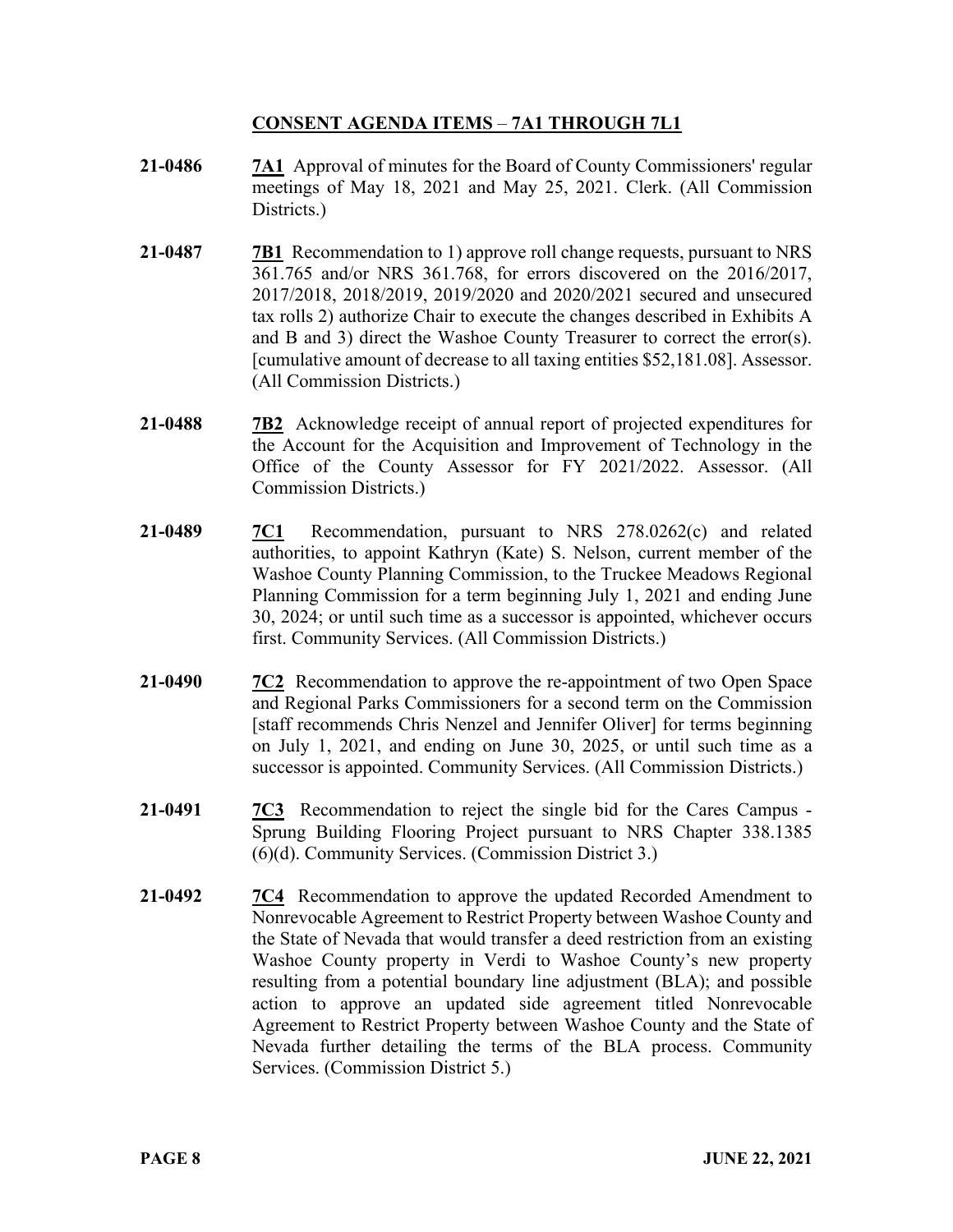- **21-0493 7D1** Recommendation to retroactively approve contracts and purchases exceeding \$50,000 in response to the impacts due to the COVID-19 Crisis. Comptroller. (All Commission Districts.)
- **21-0494 7E1** Recommendation to accept additional funding for the Traffic Safety Resource Prosecutor (TSRP) grant to the District Attorney's Office in the amount of [\$23,640, no additional match], from the State of Nevada Department of Public Safety Office of Traffic Safety to continue funding a Deputy District Attorney IV; retroactive from October 1, 2019 through September 30, 2020, if approved, direct the Comptroller to make the necessary budget amendments and retroactively authorize the District Attorney to sign the grant agreement. District Attorney. (All Commission Districts.)
- **21-0495 7F1** Recommendation to acknowledge a 2020 Evolving Needs Statewide Project grant award of [\$4,500.00], no County match required, awarded to the Washoe County Law Library, Second Judicial District Court, from the Nevada State Library, Archives and Public Records retroactive from February 15, 2021 - August 31, 2021, and direct the Comptroller's Office to make the necessary budget amendments. District Court. (All Commission Districts.)
- **21-0496 7G1** Recommendation to approve, effective July 1, 2021, two (2) reclassifications for the Sparks Justice Court and create (1) part-time Deputy Clerk III position. Reclassify Court Technology Business Systems Analyst I position (70000341), pay grade J176, to Court Technology Business Systems Analyst II, pay grade J179; Interpreter Clerk position (70000346), pay grade J135, to Deputy Clerk II, pay grade J110. Create one (1) part-time, benefited (.56 FTE) Deputy Clerk III position and authorize Human Resources to make the necessary changes [\$0 net impact]. Sparks Justice Court. (All Commission Districts.)
- **21-0497 7H1** Recommendation to accept a FY21 grant award from Meals on Wheels America COVID-19 Response Fund in the amount of [\$6,000; no County match] retroactive from March 15, 2021 through December 31, 2022 to purchase operating supplies related to increased demand on the Senior Meal programs due to the COVID-19 public health emergency; authorize the Director of the Human Services Agency to retroactively execute the grant award and related documents; and direct the Comptroller's Office to make the necessary budget amendments. Human Services Agency. (All Commission Districts.)
- **21-0498 7I1** Recommendation for the Board to approve reappointment of Jamie Rodriguez to the Emergency 911 Advisory Committee for a four year term from July 1, 2021 through June 30, 2025 and to accept the appointment of Jennifer Felter from the Washoe County Sheriff for a four year term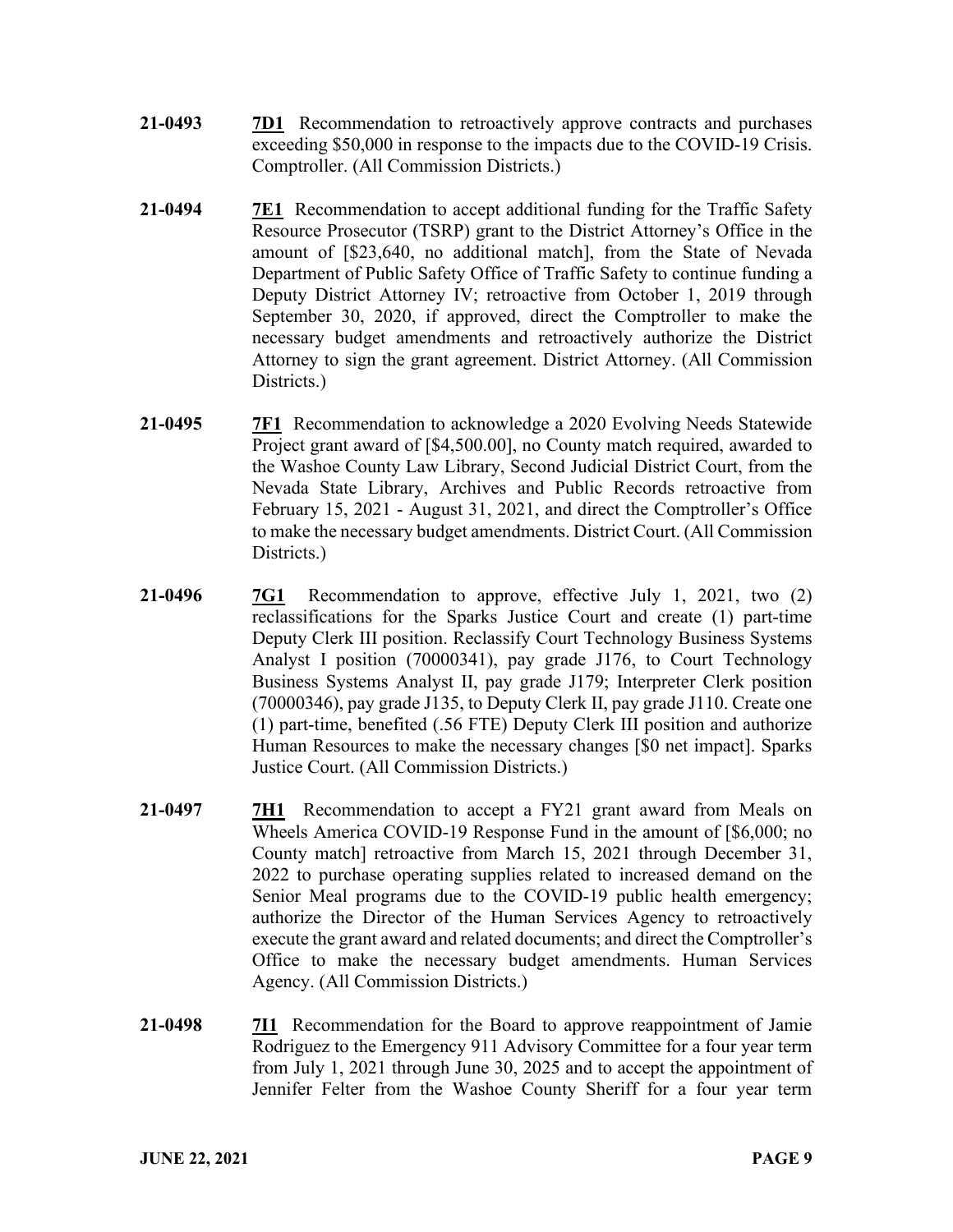beginning July 1, 2021 through June 30, 2025. Manager's Office. (All Commission Districts.)

- **21-0499 7I2** Recommendation to approve a grant award of \$60,137 received by Washoe County as program income from closed Community Development Block Grants (CDBG) to the Community Foundation of Northern Nevada for the Washoe County Affordable Housing Trust Fund and approve Resolution necessary for same. Manager's Office. (All Commission Districts.)
- **21-0500 7I3** Recommendation to accept and approve an amendment to the Truckee River Flood Management Authority (TRFMA) Interlocal Cooperative Agreement that will change the voting structure from one of unanimous consent to one requiring a majority of all Directors as voted on and accepted by the Truckee River Flood Management Authority (TRFMA) Board of Directors on May 14th, 2021. Manager's Office. (All Commission Districts.)
- **21-0501 7I4** Recommendation to approve an interlocal agreement between Truckee Meadows Fire Protection District and Washoe County for the provision of services during the fire season, to include training and coordination of resources during the fire season. The interlocal shall become effective upon approval of the authorized official of the governing body of each agency and shall remain in effect until April 1, 2025. Manager's Office. (All Commission Districts.)
- **21-0502 7J1** Recommendation to acknowledge receipt of annual report of projected proceeds and expenditures in the account used for the acquisition and improvement of technology in the Office of the County Recorder for FY22. Recorder. (All Commission Districts.)
- **21-0503 7K1** Recommendation to approve an Interlocal Agreement between the Washoe County Health District and the Sheriff's Office to provide family planning services to female inmates housed at the Washoe County Detention Facility [No fiscal impact] to be effective upon ratification by the governing parties and remain in effect indefinitely. Sheriff. (All Commission Districts.)
- **21-0504 7L1** Recommendation to approve an amendment, specifying limitations on the use of 700 MHz public safety radio frequency spectrum, to the Nevada Shared Radio System Contract by and between the State of Nevada acting through its Department of Transportation, NV Energy and Washoe County, Nevada. Technology Services. (All Commission Districts.)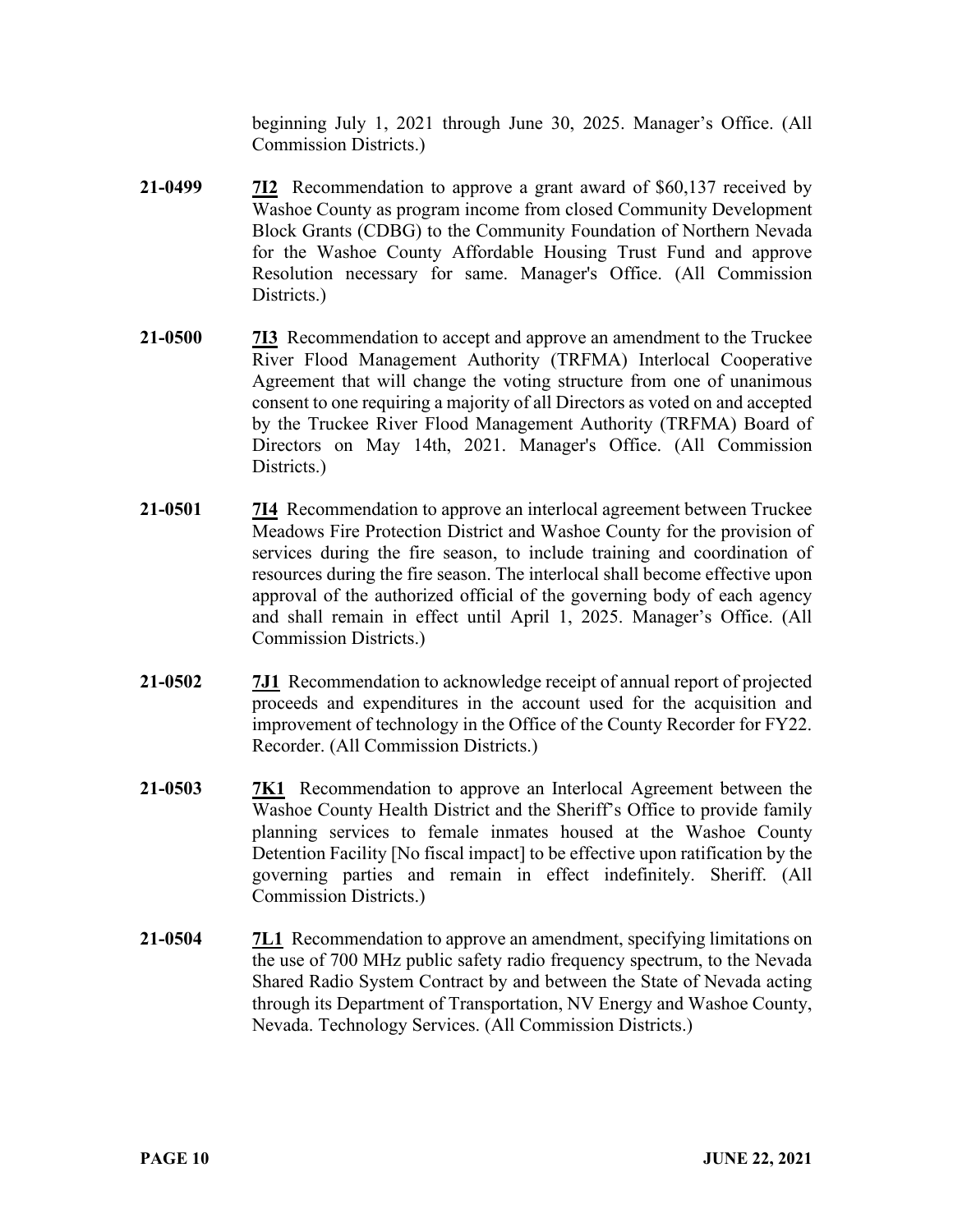Assistant County Manager Kate Thomas said Assistant District Attorney David Watts-Vial asked her to make note of two names, Chris Nenzel and Jennifer Oliver, who were recommended for reappointment in Consent Agenda Item 7C2.

Vice Chair Hartung highlighted Agenda Item 7I3, which would amend the Truckee River Flood Management Authority Interlocal Cooperative Agreement to change the voting structure. He said the voting structure was currently unanimous, which meant a single member could stop progress on a project. He had tried to change the voting structure since 2013 and expressed appreciation for the Commissioners' support on this item.

There was no response to the call for public comment on the Consent Agenda Items listed above.

On motion by Commissioner Hill, seconded by Commissioner Herman, which motion duly carried on a 5-0 vote, it was ordered that Consent Agenda Items 7A1 through 7L1 be approved. Any and all Resolutions or Interlocal Agreements pertinent to Consent Agenda Items 7A1 through 7L1 are attached hereto and made a part of the minutes thereof.

\* \* \* \* \* \* \* \* \* \* \*

Commissioner Jung made a motion to include Agenda Items 8 through 17 and 19 through 21 in a block vote. Commissioner Hill seconded the motion but wanted to include Agenda Item 18 with a recommendation to appoint Frank Perez to fill the vacant seat on the Washoe County Library Board of Trustees. Commissioner Jung approved the change to the block vote. She noted Commissioner Hill was the Board's Library liaison, so it was important that Commissioner Hill could work well with the appointed trustee.

# **BLOCK VOTE – 8 through 21**

**21-0505 AGENDA ITEM 8** Recommendation to approve a Lease Agreement between Washoe County and 601 W. Moana, LLC for a 60-month term commencing July 1, 2021 through June 30, 2026, for the District Health Department, Women, Infant and Children's (WIC) Program, to provide for the continued occupancy at 601 W. Moana Lane, Reno, Nevada [\$182,508 for the five-year term]. Community Services. (Commission District 2.)

There was no response to the call for public comment.

On motion by Commissioner Jung, seconded by Commissioner Hill, which motion duly carried on a 4-0 vote with Chair Lucey absent, it was ordered that Agenda Item 8 be approved.

**21-0506 AGENDA ITEM 9** Recommendation to approve the Amendment to Agreement for Purchase and Sale of Truckee River Water Rights Claim DTR-50/50A between Washoe County and Great Basin Land and Water on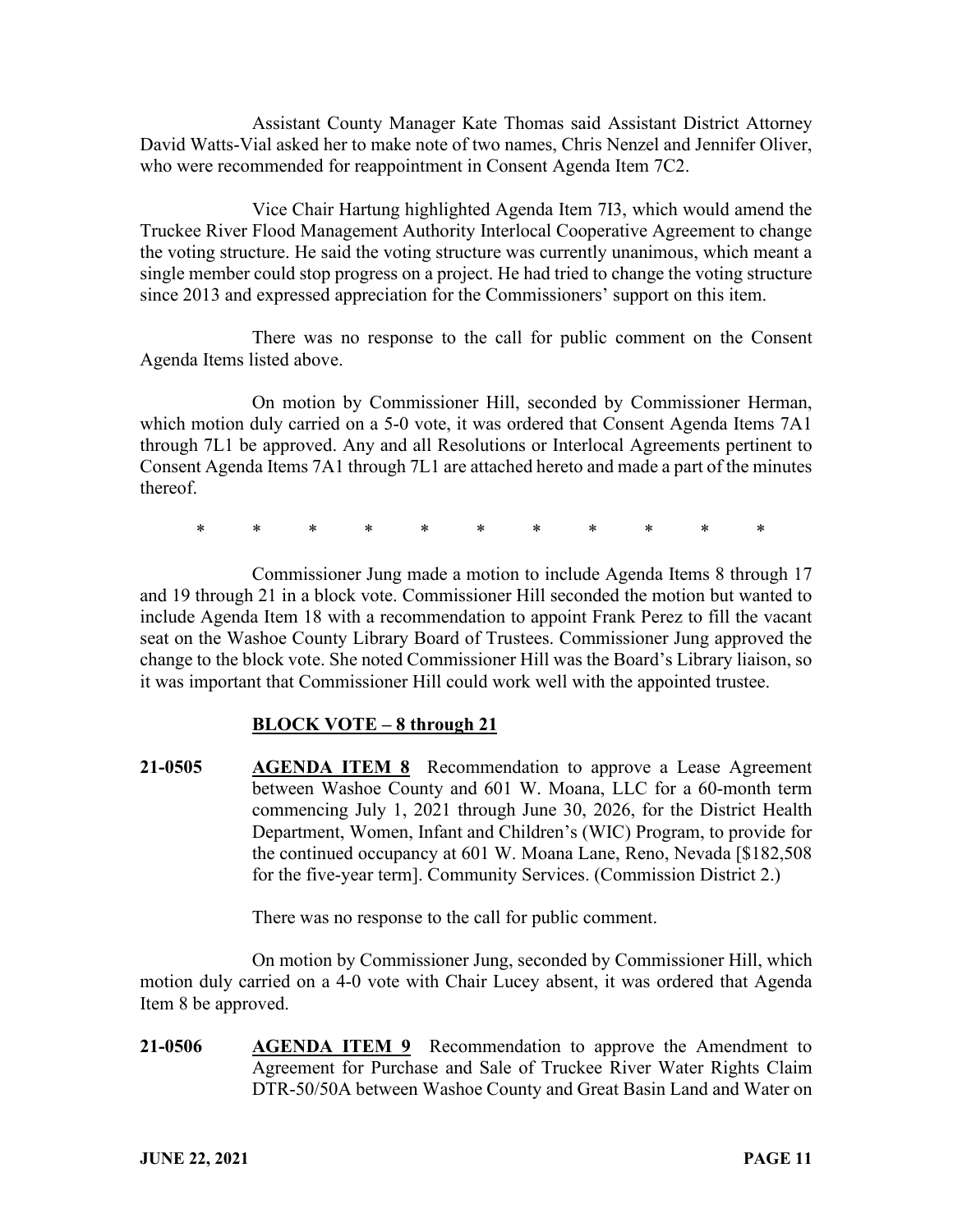behalf of the Pyramid Lake Paiute Tribe for the sale of 28.55 acre feet of water rights [at the appraised value of \$197,000.00] to: 1) Remove Condition Precedent 2, which requires that River Bend Mobile Home Park and Storage, LLC, shall have received a favorable outcome quieting title in case number CV20-01187 in the Second Judicial District Court in and for the State of Nevada; and 2) Remove Condition Precedent 3, which requires that a Boundary Line Adjustment deed is recorded on the Washoe County property identified as Assessor's Parcel Number 038-100-34, as contemplated in the aforementioned quiet title action; and if approved, authorized ACM Solaro to sign title reports and associated documents related to the Purchase and Sale Agreement. Community Services. (Commission District 5.)

There was no response to the call for public comment.

On motion by Commissioner Jung, seconded by Commissioner Hill, which motion duly carried on a 4-0 vote with Chair Lucey absent, it was ordered that Agenda Item 9 be approved and authorized.

**21-0507 AGENDA ITEM 10** Recommendation to approve the asset reassignment of multiple vehicles from various Washoe County departments to the Equipment Services Fund to capitalize the vehicles as Equipment Services' assets in conformance with the County's fleet management policy; and direct the Comptroller's Office to make the appropriate asset adjustments [net \$364,682.38]. Community Services. (All Commission Districts.)

There was no response to the call for public comment.

On motion by Commissioner Jung, seconded by Commissioner Hill, which motion duly carried on a 4-0 vote with Chair Lucey absent, it was ordered that Agenda Item 10 be approved and directed.

**21-0508 AGENDA ITEM 11** Recommendation to approve the Seventh Amendment to the Cooperative Agreement for Contractual Professional and Administrative Staff Services between the Western Regional Water Commission (WRWC) and Washoe County to reimburse the Community Services Department for staff services provided to the WRWC and Northern Nevada Water Planning Commission (NNWPC). The Amendment will: 1) extend the term of the existing Agreement indefinitely, cancellable by either party by 60 days' notice; 2) reimburse the County for all WRWC and NNWPC employee-related expenditures, including overhead; and, 3) continue to allow the County to use assigned employees, on a part-time basis, for County business that does not conflict or interfere with their WRWC or NNWPC responsibilities. Estimated wages, benefits and overhead budgeted in fiscal year 2022, [and subject to reimbursement to the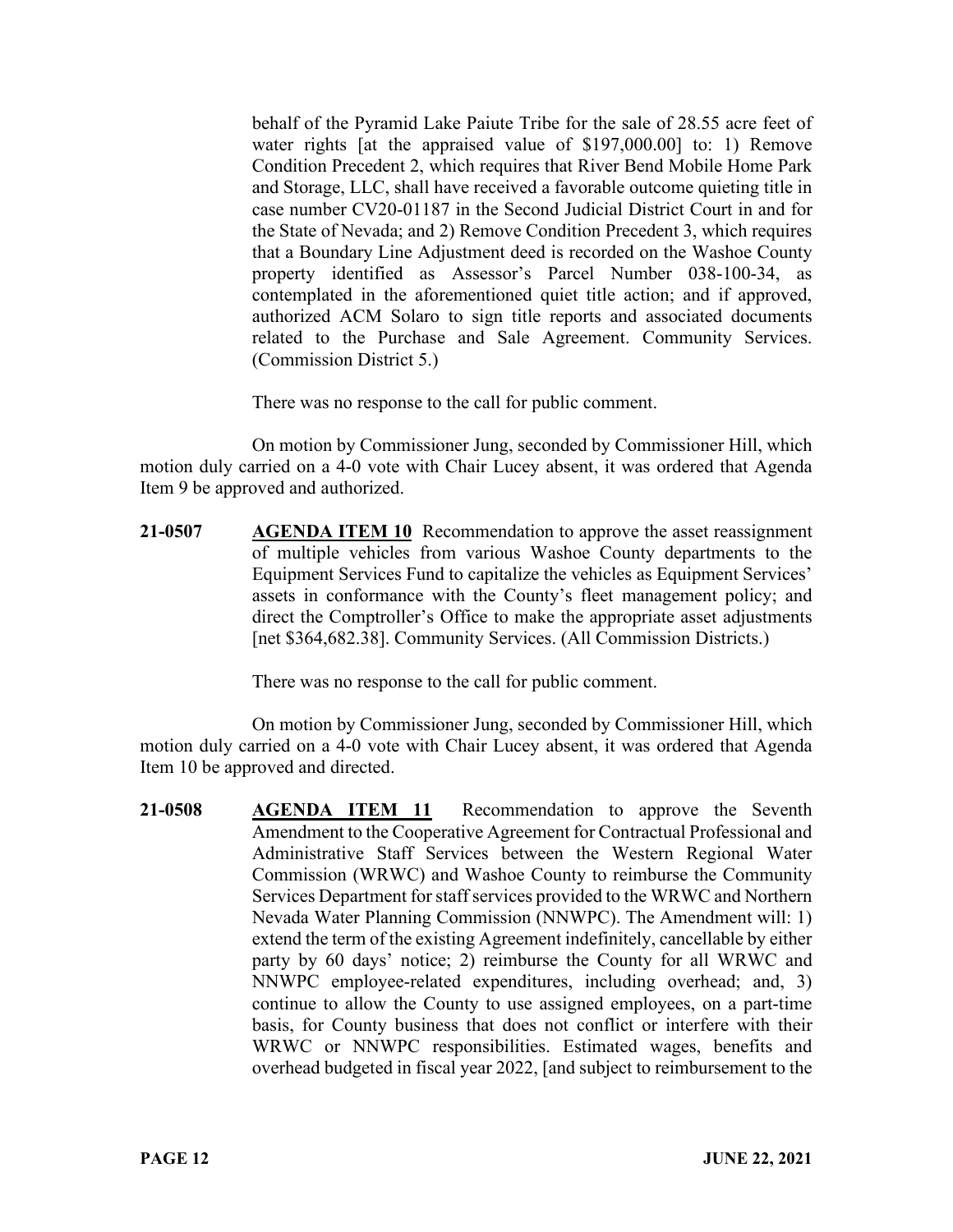County as a result of this agreement is \$438,566]. Community Services. (All Commission Districts.)

There was no response to the call for public comment.

On motion by Commissioner Jung, seconded by Commissioner Hill, which motion duly carried on a 4-0 vote with Chair Lucey absent, it was ordered that Agenda Item 11 be approved. The Amendment to the Interlocal Agreements pertinent to Agenda Item 11 is attached hereto and made a part of the minutes thereof.

**21-0509 AGENDA ITEM 12** Recommendation to approve the purchase of services for [\$2,768,444.97] with Board of Regents, NSHE on behalf of the University of Nevada Reno Public Health Training Center to provide a team of employees to assist in the Health District's COVID response activities to include, but not limited to, disease investigation, call center, and testing and vaccination site management services for the period July 1, 2021 through June 30, 2023. Health District. (All Commission Districts.)

On the call for public comment, Ms. Cindy Martinez expressed disappointment that so many agenda items were lumped into a block vote. She believed approving items in a block vote was irresponsible. She asked about the County's use of federal relief funds. She noted large sums of money were allocated to the homeless safe camp, but many homeless individuals were still loitering by the river and on the streets.

On motion by Commissioner Jung, seconded by Commissioner Hill, which motion duly carried on a 4-0 vote with Chair Lucey absent, it was ordered that Agenda Item 12 be approved.

**21-0510 AGENDA ITEM 13** Recommendation to approve budget amendments totaling an increase of [\$13,780,918.00] in both revenue and expense to the FY21 Epidemiology and Laboratory Capacity (ELC) Enhancing Detection Expansion Subaward retroactive to January 15, 2021 through June 30, 2023 and direct the Comptroller's office to make the appropriate budget amendments. Heath District. (All Commission Districts.)

There was no response to the call for public comment.

On motion by Commissioner Jung, seconded by Commissioner Hill, which motion duly carried on a 4-0 vote with Chair Lucey absent, it was ordered that Agenda Item 13 be approved and directed.

**21-0511 AGENDA ITEM 14** Recommendation to accept a subaward amendment from the State of Nevada Department of Health and Human Services, Division of Welfare and Supportive Services, Child Care Licensing in the amount of [\$553,879; no county match] retroactive to July 1, 2020, through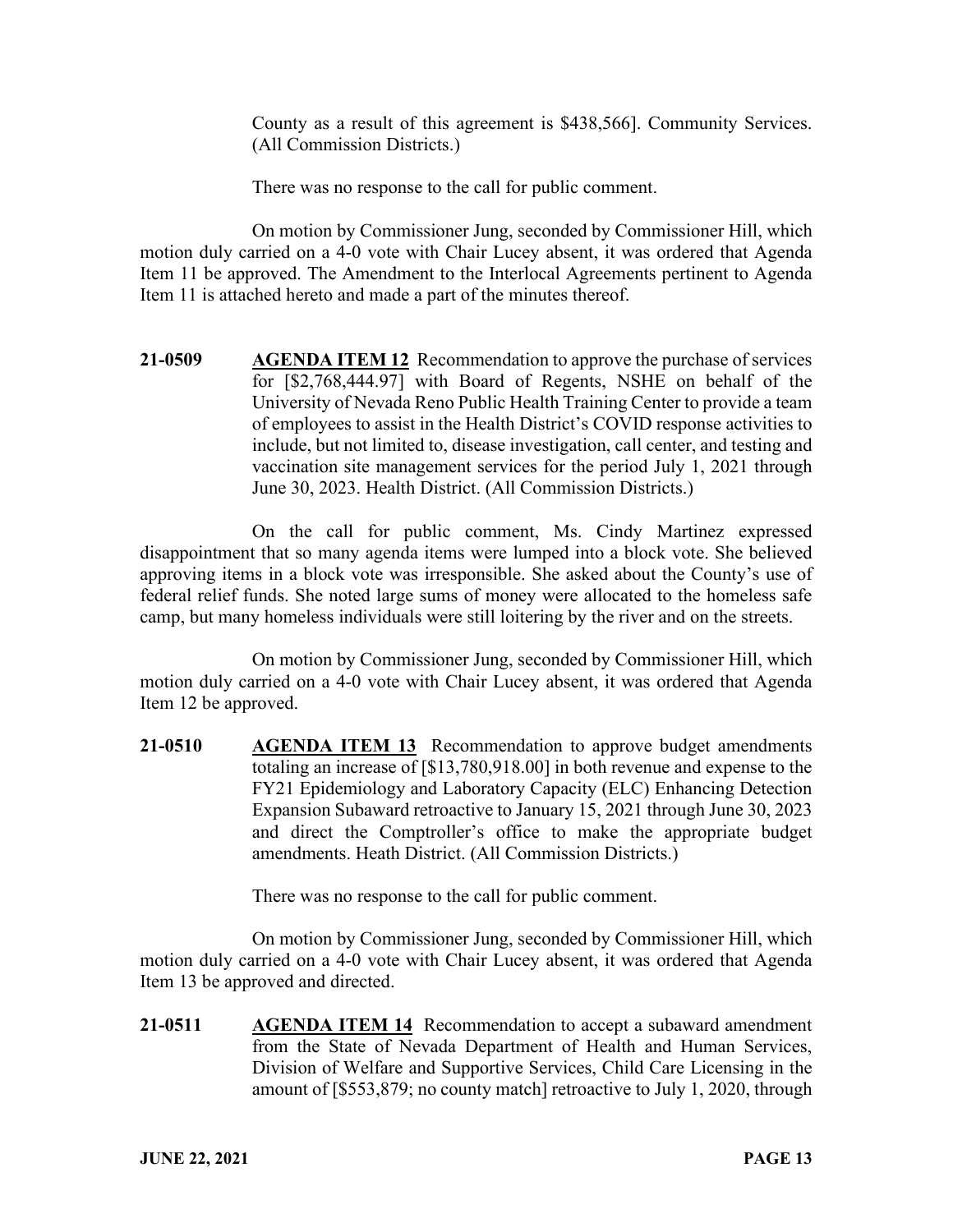June 30, 2021, to provide childcare licensing and monitoring within Washoe County; and authorize the Director of the Human Services Agency to execute the subaward and related documents. Human Services Agency. (All Commission Districts.)

There was no response to the call for public comment.

On motion by Commissioner Jung, seconded by Commissioner Hill, which motion duly carried on a 4-0 vote with Chair Lucey absent, it was ordered that Agenda Item 14 be accepted and authorized.

**21-0512 AGENDA ITEM 15** Recommendation to accept a FY21 PL116 Chafee Foster Care Program subgrant award from the State of Nevada Department of Health and Human Services (DHHS), Division of Child and Family Services (DCFS) in the amount of [\$658,600; no county match], retroactive from October 1, 2020 to September 30, 2022 to support youth who are aging out of the foster care system with achieving greater independence; authorize the Director of the Human Services Agency to retroactively execute the grant award; and direct the Comptroller's office to make the necessary budget amendments. Human Services Agency. (All Commission Districts.)

There was no response to the call for public comment.

On motion by Commissioner Jung, seconded by Commissioner Hill, which motion duly carried on a 4-0 vote with Chair Lucey absent, it was ordered that Agenda Item 15 be accepted, authorized, and directed.

**21-0513 AGENDA ITEM 16** Recommendation to approve the professional services agreement for services between Hand Up Homes and Washoe County through the Second Judicial District Court and the Department of Juvenile Services with a contract term effective July 1, 2021, through June 30, 2024, and an estimated total value of [\$489,770] and, if approved, authorize Purchasing and Contracts Manager to execute the agreement. Juvenile Services. (All Commission Districts.)

There was no response to the call for public comment.

On motion by Commissioner Jung, seconded by Commissioner Hill, which motion duly carried on a 4-0 vote with Chair Lucey absent, it was ordered that Agenda Item 16 be approved and authorized.

**21-0514 AGENDA ITEM 17** Recommendation to approve the professional services agreement for services between Quest Counseling and Consulting and Washoe County through the Second Judicial District Court and the Department of Juvenile Services with a contract term effective July 1, 2021, through June 30, 2024, and an estimated total value of [\$750,000] and, if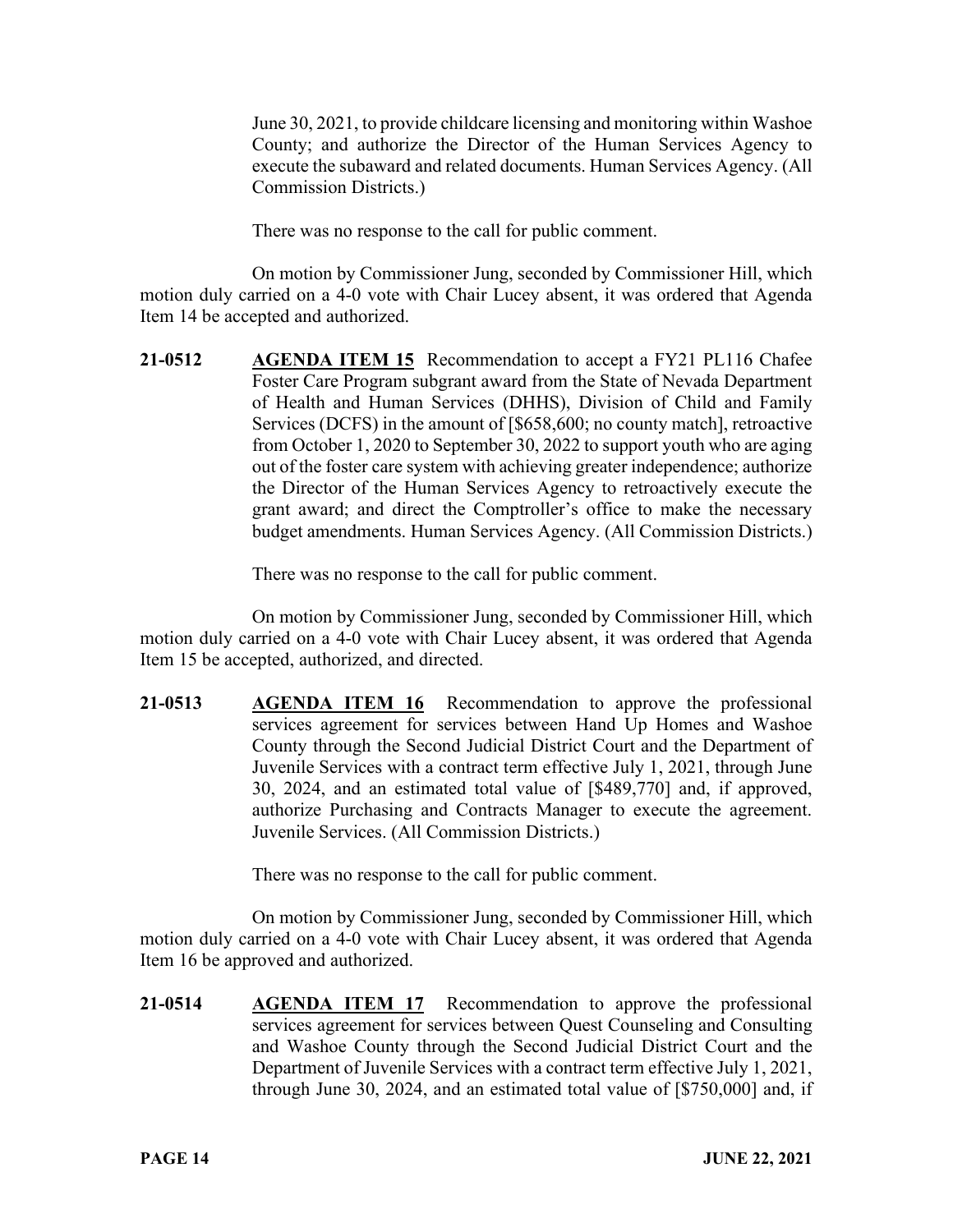approved, authorize Purchasing and Contracts Manager to execute the agreement. Juvenile Services. (All Commission Districts.) There was no response to the call for public comment.

On motion by Commissioner Jung, seconded by Commissioner Hill, which motion duly carried on a 4-0 vote with Chair Lucey absent, it was ordered that Agenda Item 17 be approved and authorized.

**21-0515 AGENDA ITEM 18** Recommendation to appoint one candidate from a pool of applicants including: Scott Benton, Nina Moore, and Frank Perez, to fill one vacating seat on the Washoe County Library Board of Trustees, with a term effective July 1, 2021 through June 30, 2025. Library. (All Commission Districts.)

County Clerk Jan Galassini advised the Board she received an emailed public comment from Mr. Scott Benton, which she placed on the record.

On motion by Commissioner Jung, seconded by Commissioner Hill, which motion duly carried on a 4-0 vote with Chair Lucey absent, it was ordered that Frank Perez be appointed to the Washoe County Library Board of Trustees with a term effective July 1, 2021 through June 30, 2025.

**21-0516 AGENDA ITEM 19** Recommendation to approve an Intrastate Interlocal Contract between the State of Nevada acting by and through its Department of Health and Human Services Division of Public and Behavioral Health Lake's Crossing Center and Washoe County for professional services to conduct mental health evaluations of defendants; effective July 1, 2021 to June 30, 2025, not to exceed [\$1,506,400] for the four-year term, [\$376,600] annually. Manager's Office. (All Commission Districts.)

There was no response to the call for public comment.

On motion by Commissioner Jung, seconded by Commissioner Hill, which motion duly carried on a 4-0 vote with Chair Lucey absent, it was ordered that Agenda Item 19 be approved. The Interlocal Contract pertinent to Agenda Item 19 is attached hereto and made a part of the minutes thereof.

**21-0517 AGENDA ITEM 20** Recommendation to approve a three-year renewal agreement between the County of Washoe and Washoe Legal Services to provide for the legal representation of children in the Child Protective Services system effective July 1, 2021 through June 30, 2024 [fixed annual amount of \$226,014]. Manager's Office. (All Commission Districts.)

There was no response to the call for public comment.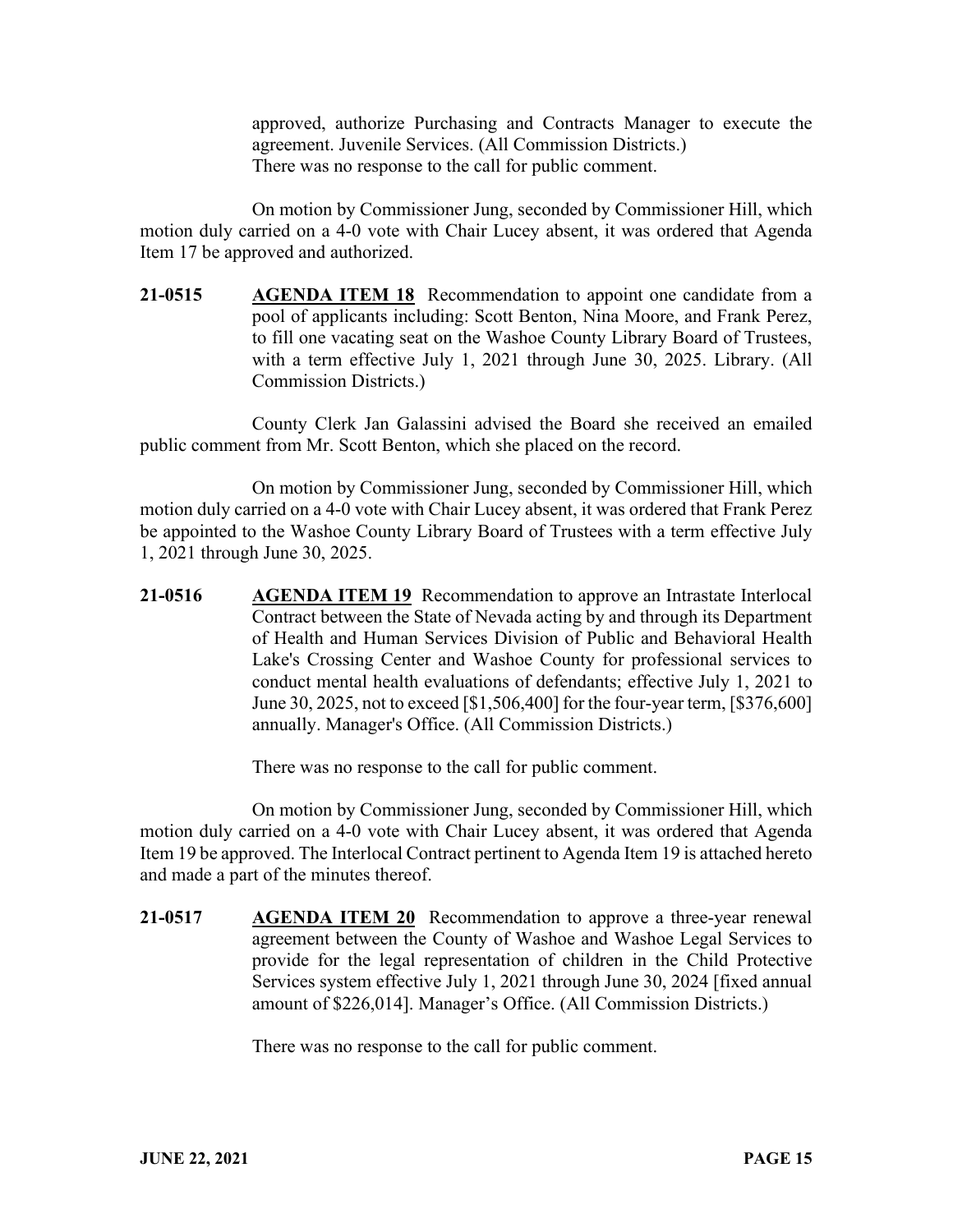On motion by Commissioner Jung, seconded by Commissioner Hill, which motion duly carried on a 4-0 vote with Chair Lucey absent, it was ordered that Agenda Item 20 be approved.

**21-0518 AGENDA ITEM 21** Recommendation to: (1) approve the use of General Fund Contingency in the amount of [\$240,000] needed to support the Safe Camp Facility project, and (2) approve unbudgeted transfers of \$50,000.00 from the adopted Fiscal Year 2021 Manager's Office to support the Safe Camp Facility project and \$890,000.00 from the adopted Fiscal Year 2021 Sheriff's Office to support various public safety projects. Approval of the General Fund Contingency transfer will leave \$-0- available in FY21. The unbudgeted transfers have a net zero impact on the FY21 General Fund adopted budget. If approved, direct the Comptroller's Office to make the necessary budget appropriation transfers and unbudgeted transfers. Manager's Office. (All Commission Districts.)

On the call for public comment, Ms. Cindy Martinez opined the safe camp project was a waste of money. She thought it was ironic that the government was trying to find solutions to problems created by the government.

On motion by Commissioner Jung, seconded by Commissioner Hill, which motion duly carried on a 4-0 vote with Chair Lucey absent, it was ordered that Agenda Item 21 be approved and directed.

**21-0519 AGENDA ITEM 22** Introduction and first reading of an ordinance amending Washoe County Code Chapter 110 (Development Code), Article 606, Parcel Maps. The amendment updates references to the current name of the Community Services Department, Planning and Building Division; clarifies language by removing the term "subdivision"; requires approval of a Tentative Subdivision Map in accordance with WCC 110.608, for division of a lot or lots created within five (5) years of the recording of a map creating the original parcel; and removes noticing requirements for tentative parcel maps; and other matters necessarily connected therewith and pertaining thereto.

AND

Amending Washoe County Code Chapter 110 (Development Code), Article 916, Establishment of Committees, Section 110.916.05 Parcel Map Review Committee. The amendment clarifies the members of the Parcel Map Review Committee; defines the process of appointment of those members; provides for the appointment of alternate members; and sets the terms for members of that committee; and other matters necessarily connected therewith and pertaining thereto.

## AND

If introduced, set the public hearing and second reading of the ordinance for July 20, 2021. Community Services. (All Commission Districts.)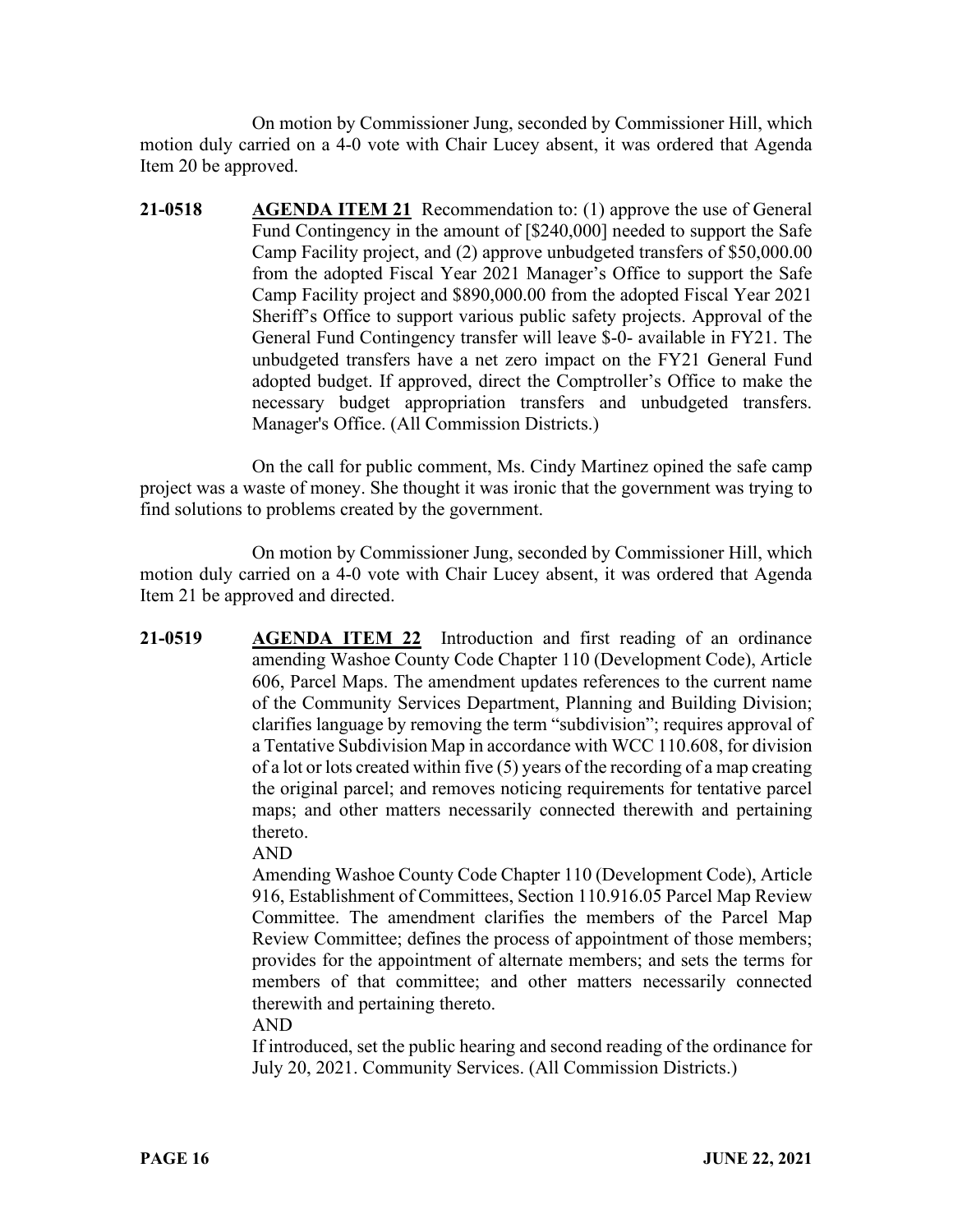Jan Galassini, County Clerk, read the title for Bill No. 1861.

Senior Planner Roger Pelham conducted a PowerPoint presentation, a copy of which was placed on file with the Clerk. He reviewed slides with the following titles: Introduction and First Reading (2 slides); Background Article 916; Background Article 606; Analysis Article 606; Analysis Article 916; Workshop & Public Notice; Code Amendment Findings; Possible Motion – First Reading; and Possible Motion - Amendment.

Mr. Pelham said the development code amendment would change two sections related to the creation of parcel maps. He noted parcel maps were essentially minor subdivisions with four lots or fewer. The first change would be removal of the term 'subdivision', which was no longer used; the term 'parcel map' was currently used instead. He said the most substantive aspect of the change would be the requirement of tentative subdivision maps rather than the creation of serial parcel maps caused by multiple subdivisions. He stated the Planning and Building Division received significant criticism over the years for using serial parcel maps because they circumvented the process of going before the Planning Commission, which required a higher level of review than the Parcel Map Review Committee. The second change would clarify the membership of the Parcel Map Review Committee, which would reduce the number of members from seven to five. He said the change was intended to recognize the current structure of the County. He mentioned the committee would have four alternate members to ensure there would always be a quorum.

There was no response to the call for public comment.

Bill No. 1861 was introduced by Commissioner Hill, and legal notice for final action of adoption was directed.

**21-0520 AGENDA ITEM 23** Public hearing and possible action to: (1) consider a report of each property delinquent on its utility charges and the amount of each property's delinquency, along with any objections to the report; and, (2) After considering the report and any objections to it, determine whether to adopt the report and correspondingly adopt Resolution 21-022 to collect certain delinquent utility charges on the tax roll. Community Services. (All Commission Districts.)

The Vice Chair opened the public hearing by calling on anyone wishing to speak. There being no response, the hearing was closed.

On motion by Commissioner Hill, seconded by Commissioner Jung, which motion duly carried on a 4-0 vote with Chair Lucey absent, it was ordered that a public hearing be held to consider a report of each property delinquent on its utility charges and the amount of each property's delinquency, along with any objections to the report.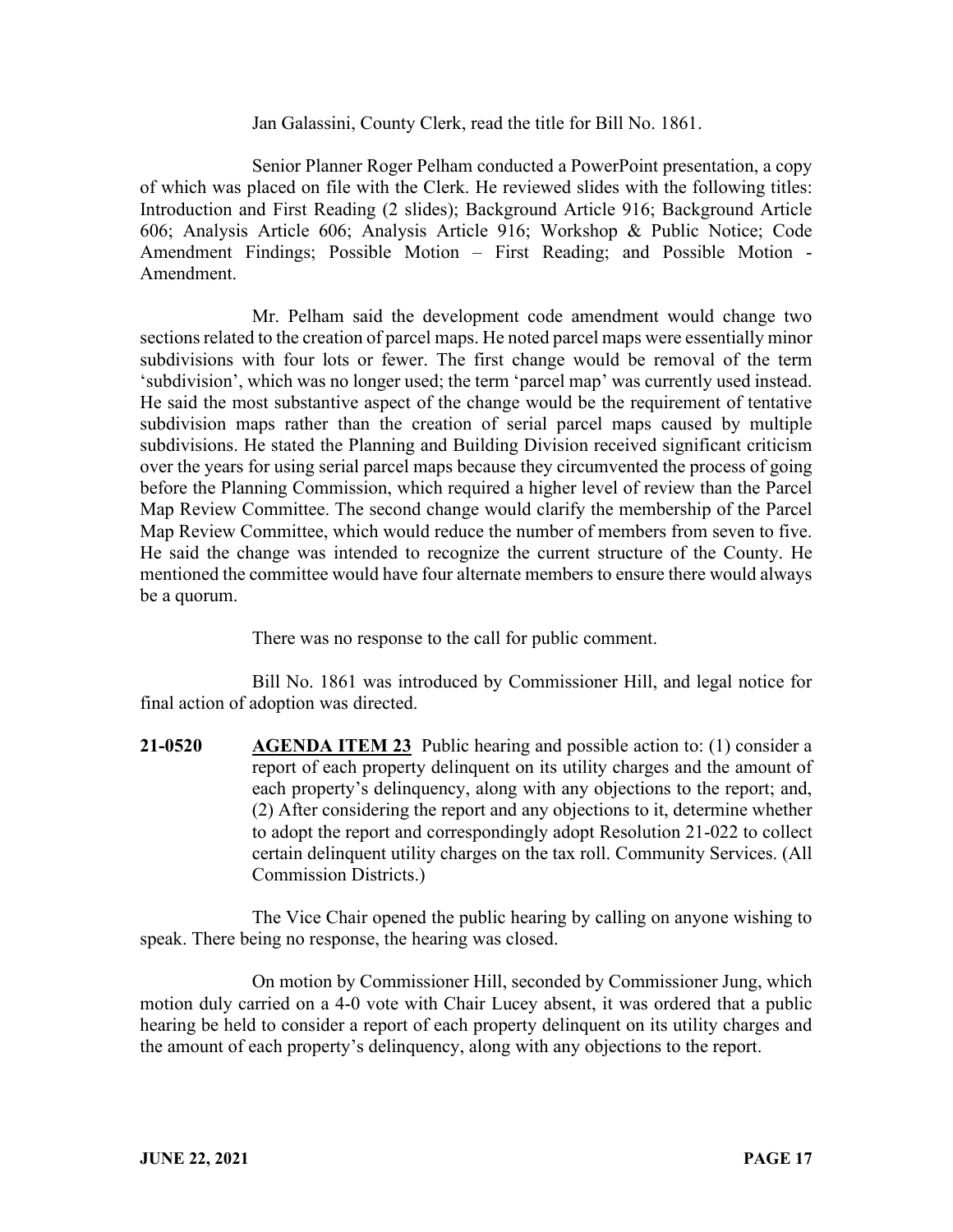**21-0521 AGENDA ITEM 24** Public hearing on a recommendation to approve a Lease Agreement between Washoe County and the Nevada-Tahoe Conservation District (NTCD) to Lease a portion of 625 Mt. Rose Highway, the Incline Village Road Maintenance Facility in Incline Village, Nevada [at no cost], to enhance efficiencies and reduces travel times for project management construction support from NTCD staff to the County for the Lower Wood Creek Water Quality Improvement Phase I Project, for a 6 month term commencing June 23, 2021 through December 31, 2021 with an option for two additional terms of one year each; and direct the Chair to execute and deliver the proposed lease agreement to NTCD upon the performance and compliance of all the terms and conditions of the lease to be performed concurrently with the delivery. Community Services. (Commission District 1.)

There was no response to the call for public comment.

On motion by Commissioner Hill, seconded by Commissioner Jung, which motion duly carried on a 4-0 vote with Chair Lucey absent, it was ordered that Agenda Item 24 be approved and directed.

# **21-0522 AGENDA ITEM 25** Public Comment.

Mr. Vance Rushing displayed an image of a vehicle, a copy of which was placed on file with the Clerk. He indicated the image was of a 1974 Lincoln Continental, which he opined was a weapon. He claimed the number of vehicular casualties over an 18 month period was greater than the number of casualties over 20 years in Vietnam. He suggested all vehicles should be banned because they could potentially be used as weapons.

## **21-0523 AGENDA ITEM 26** Announcements/Reports.

There were no announcements or reports.

\* \* \* \* \* \* \* \* \* \* \*